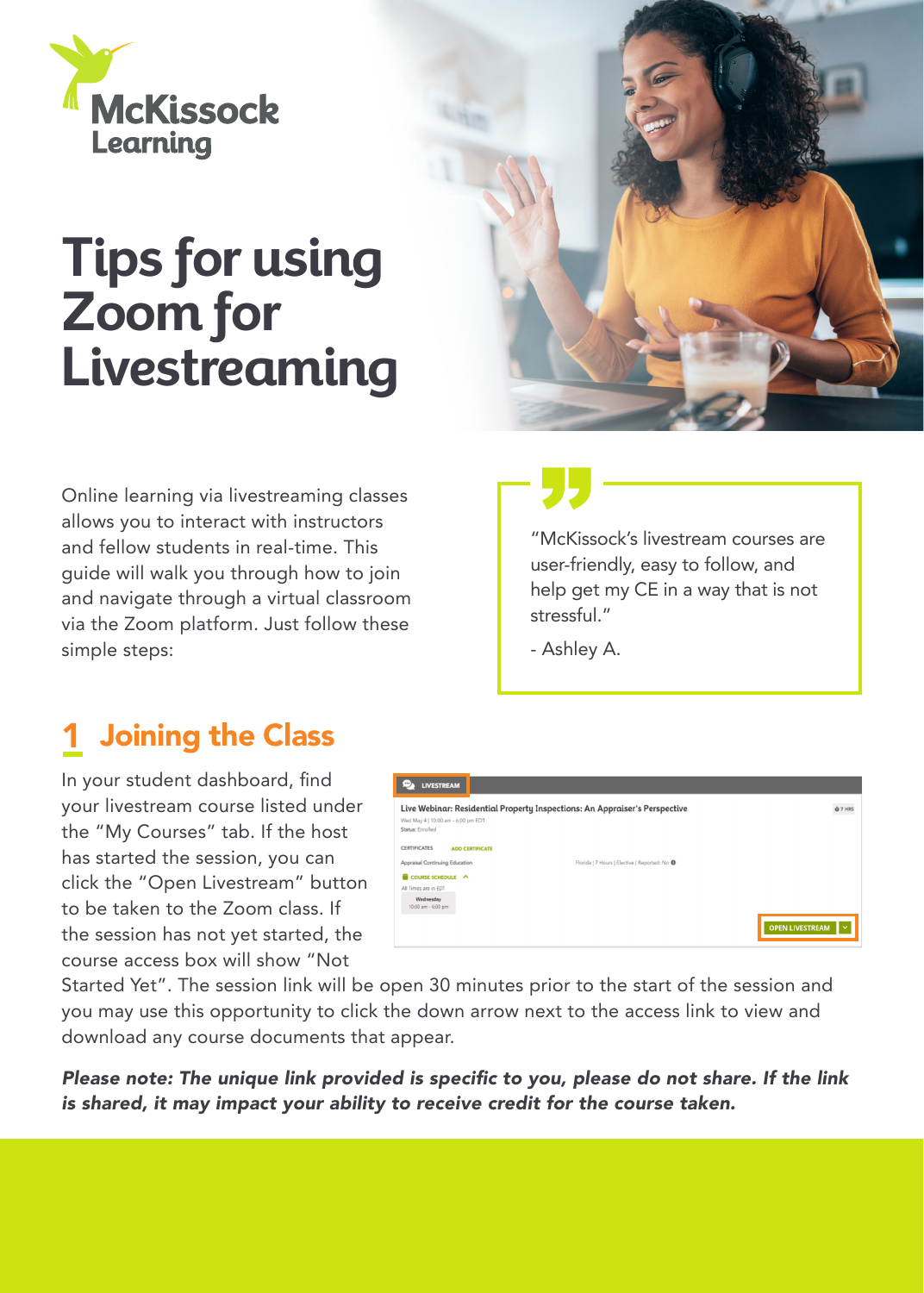#### Launching Zoom <u>2</u>

If this is your first-time using Zoom, you may see this pop-up. Simply click the "Open Zoom" button or the "Click Here" link, and then follow through the next prompts. If the class has started, you will automatically join. Otherwise, you will see a waiting notice and will be automatically let in when the host starts the class.

| My Drive - Google D Angel @ McKissock A My files - OneDrive<br>zoom                                                                                                                                            | Open Zoom Meetings?<br>https://zoom.us wants to open this application.<br>Always allow zoom.us to open links of this type in the associated app<br><b>Open Zoom Meetings</b><br>Cancel |  | ille B > Paycon | w |  |  |
|----------------------------------------------------------------------------------------------------------------------------------------------------------------------------------------------------------------|----------------------------------------------------------------------------------------------------------------------------------------------------------------------------------------|--|-----------------|---|--|--|
| Click Open Zoom Meetings on the dialog shown by your browser<br>If you don't see a dialog, click Launch Meeting below<br>By clicking "Launch Meeting", you agree to our Terms of Service and Privacy Statement |                                                                                                                                                                                        |  |                 |   |  |  |
|                                                                                                                                                                                                                | <b>Launch Meeting</b><br>Don't have Zoom Client Installed? Download Now                                                                                                                |  |                 |   |  |  |

#### Activating Video <u>3</u>

Just prior to entering the meeting a window will open that will allow you to test your camera. Please click "Join with Video" to enter your virtual classroom.



#### Navigating Zoom Meetings 4

Depending on the type of device you are using, once inside the classroom you will see a screen similar to this:

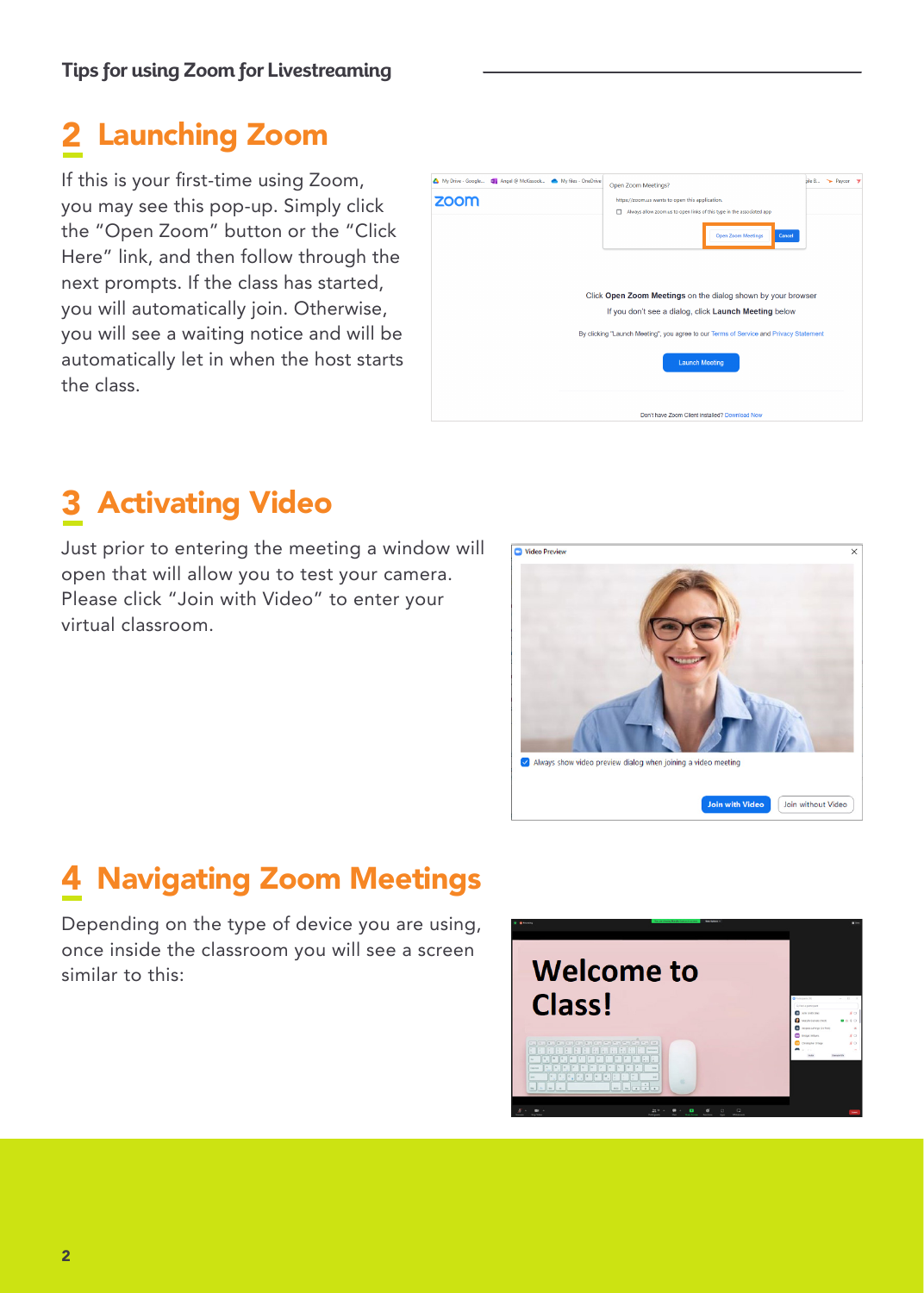#### How to 5

### How to open the Participants panel

Find the Participants panel on the bottom of your screen, then click it to open the panel. Here you can see the names of instructors, moderator, and fellow students, as well as control your microphone.



#### How to turn on your video

Look for a symbol of a video camera at the bottom of your screen. Clicking it will allow you to turn your video on or off. If there is a red slash over it, it means you are not on video. Please click on the "Start Video" button to turn your camera on.



#### How to mute, unmute, and test your audio

Look for a symbol of a microphone with a slash at the bottom of your screen. Clicking it will allow you to turn your microphone on or off. If there is a red slash through the microphone icon, it means you are muted. The moderator will have you muted when you first join the class. Keep your microphone on mute throughout the class, unless the instructor or moderator asks you to unmute.



Click on the up arrow next to the microphone to test and adjust your audio settings.